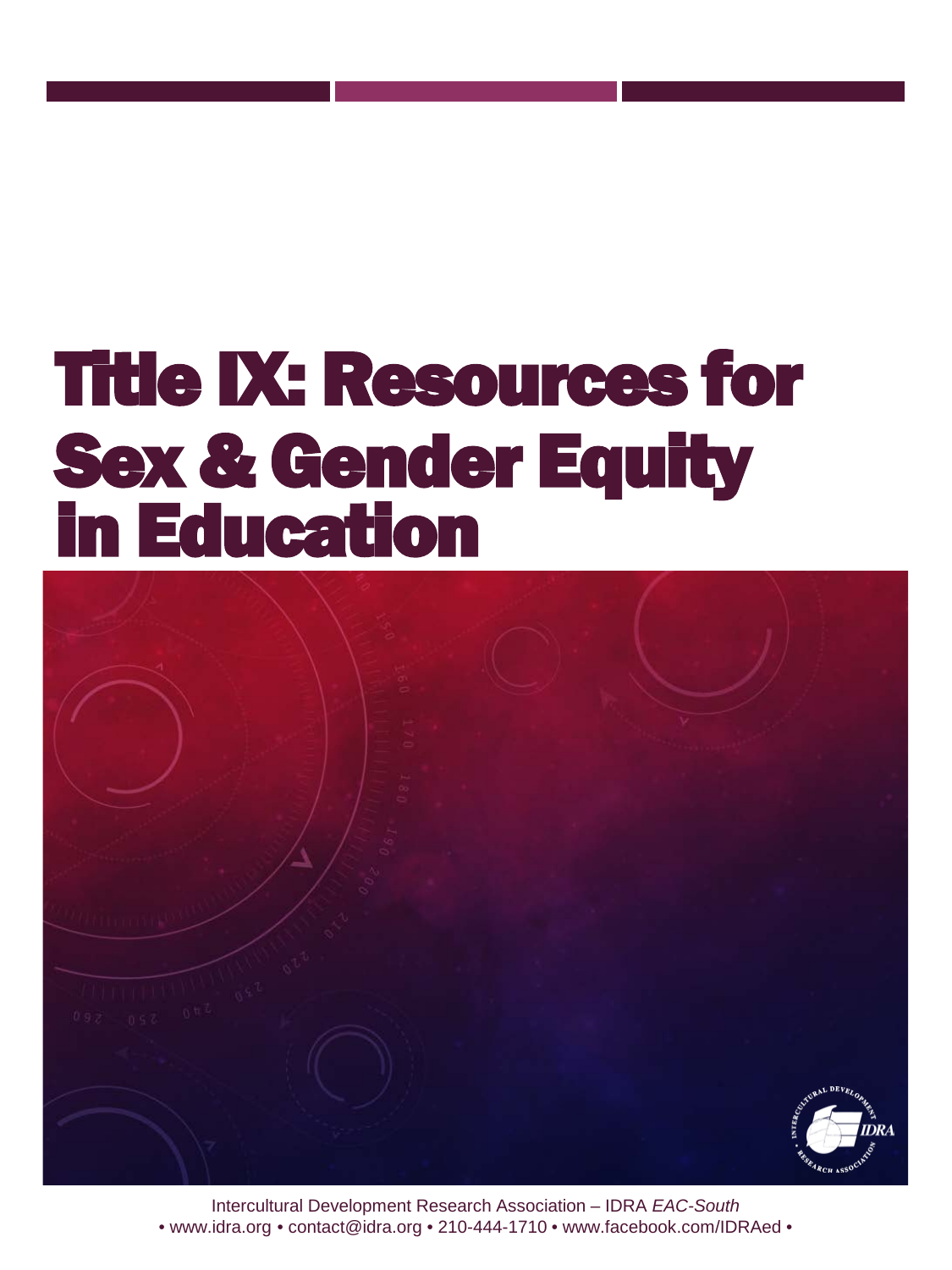# **Title IX at 45: Advancing Opportunity through Equity in Education**

The National Coalition for Women and Girls in Education released this report in June 2017. Each chapter explores the coalition's findings on the persistent barriers women and girls face in education and the historic impact of Title IX. Recommendations also provide important action items for schools, advocates, federal and state legislators, and administrators to ensure our efforts to achieve equity lead to long-term success.

http://www.ncwge.org/TitleIX45/Title%20IX%20at%2045-[Advancing%20Opportunity%20through%20Equity%20in%20Education.pdf](http://www.ncwge.org/TitleIX45/Title%20IX%20at%2045-Advancing%20Opportunity%20through%20Equity%20in%20Education.pdf)

#### **What is Title IX**

Definition and key elements of Title IX. <https://www.sadker.org/TitleIX.html>

#### **Trending Topic Research File: Bullying Prevention and School Safety**

*by American Educational Research Association (AERA)*

Bullying presents one of the greatest health risks to children, youth, and young adults of U.S. society today. School safety, including the prevention is bullying, is a top national priority and a key area of academic research. In recent years, AERA and its journals have examined many aspects of bullying and school safety, including: effects on academic performance; affect on school climate; bullying and LGBTQ youth; strategies and procedures for prevention.

This is a broad and extensive list of resources from the research community with links, some purely academic and others practical, for K-12 schools.

[http://www.aera.net/Newsroom/Trending-Research-Topics/Trending-Topic-](http://www.aera.net/Newsroom/Trending-Research-Topics/Trending-Topic-Research-File-Bullying-Prevention-and-School-Safety)Research-File-Bullying-Prevention-and-School-Safety

# **LGBTQ Issues in Education: Advancing a Research Agenda**

This eBook examines the current state of the knowledge on LGBTQ issues in education and addresses future research directions. The editor and authors draw on existing literature, theories, and data as they synthesize key areas of research. Readers studying LGBTQ issues or working on adjacent topics will find this book to be an invaluable tool as it sets forth major findings and recommendations for additional research.

[https://ebooks.aera.net/catalog/book/lgbtq-issues-education-advancing](https://ebooks.aera.net/catalog/book/lgbtq-issues-education-advancing-research-agenda)research-agenda

### **Dear Colleague Letter on Gender Equity in Career and Technical Education**

The Department's Office of Career, Technical, and Adult Education (OCTAE) and Office for Civil Rights (OCR) join together in this letter to make clear to recipients that all students, regardless of their sex or gender, must have equal access to the full range of CTE programs offered. [https://www2.ed.gov/about/offices/list/ocr/letters/colleague-201606-title](https://www2.ed.gov/about/offices/list/ocr/letters/colleague-201606-title-ix-gender-equity-cte.pdf)ix-gender-equity-cte.pdf

### **Dispelling Six Myths About Transgender Identity**

Many misconceptions about transgender identity have flourished as states and municipalities across the country contemplate "bathroom bills." It's time to separate myth from fact.

[https://www.tolerance.org/magazine/dispelling-six-myths-about](https://www.tolerance.org/magazine/dispelling-six-myths-about-transgender-identity)transgender-identity

# **Gender Equity in the Classroom**

This article by Rebecca Alber for Edutopia presents ideas on how to minimize gender bias in our teaching practice and curriculum.

<https://www.edutopia.org/blog/gender-equity-classroom-rebecca-alber>

#### **Learn more about IDRA** *EAC-South* **technical assistance regarding sex and gender equity: <http://www.idraeacsouth.org/gendersex/>**

**Classnotes Supporting LGBTQ Students Faced with Harassment** 

http://budurl.com/IDRApod176

*Related IDRA Newsletter Articles…* 

- **Equity and Justice for LGBTQ Students – Teacher Responsibilities,** by Aurelio M. Montemayor, M.Ed., & Michelle Martínez Vega <https://budurl.me/IDRAnlFeb18c>
- **Sexual Harassment – Safe Learning Environments for All Students**, by Michelle Martínez Vega <https://budurl.me/IDRAnlFeb18a>
- **Supporting LGBTQ Students Faced with Sexual & Gender Harassment,** by Susan Shaffer & Phyllis Lerner <https://budurl.me/IDRAnlOct17c>

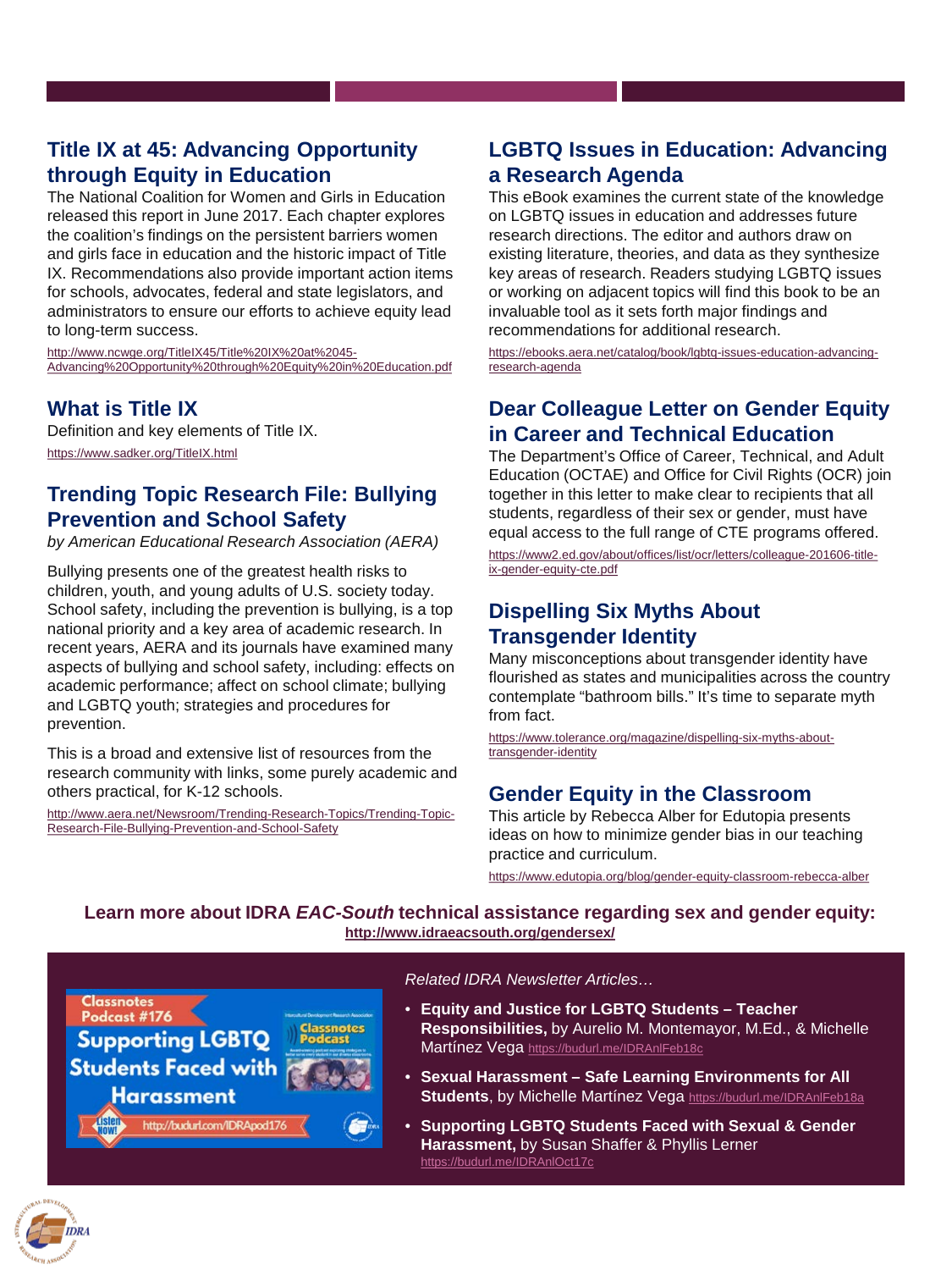#### **Considerations for School District Sexual Misconduct Policies**

*by the White House Task Force to Protect Students from Sexual Assault*

The Task Force to Protect Students from Sexual Assault is committed to supporting school districts in preventing sexual misconduct, encouraging reports of such misconduct, improving responses to reports of such misconduct, and complying with applicable federal laws.

This document highlights a number of issues that could be particularly helpful for districts to consider when drafting sexual misconduct policies as part of their overall response to such behaviors. The task force recommends using these factors as a guide for developing effective policies.

<https://www.justice.gov/ovw/file/900716/download>

#### **Family Acceptance Project**

The Family Acceptance Project is a research, intervention, education and policy initiative that works to prevent health and mental health risks for lesbian, gay, bisexual and transgender (LGBT) children and youth, including suicide, homelessness and HIV – in the context of their families, cultures and faith communities. They use a research-based, culturally grounded approach to help ethnically, socially and religiously diverse families to support their LGBT children. <http://familyproject.sfsu.edu/>

#### **Article: LGBTQ Students Feel Safer at Schools with Gay-Straight Alliances**

A Vanderbilt University study found that LGBTQ students attending high schools with gay-straight alliances reported significantly fewer incidences of bullying based on sexual orientation or gender expression, and had a greater sense of personal safety compared to students in schools without GSAs. The new report is a meta-analysis of 15 independent studies surveying nearly 63,000 high school students. It was conducted by Robert Marx and Heather Hensman Kettrey at Vanderbilt's Peabody Research Institute, and published by Journal of Youth and Adolescence.

[https://news.vanderbilt.edu/2016/07/25/lgbtq-students-feel-safer-at-schools](https://news.vanderbilt.edu/2016/07/25/lgbtq-students-feel-safer-at-schools-with-gay-straight-alliances/)with-gay-straight-alliances/

# **PFLAG**

PFLAG is the extended family of the LGBTQ community, made up of LGBTQ individuals, family members and allies working to make sure that all people who are LGBTQ are not only valued by society but take pride in and value themselves. PFLAG provides peer-to-peer support, education on the issues that are important to the community, and advocacy for inclusive policies and laws.

<https://www.pflag.org/>

#### **Protecting Students from Sexual Assault – Considerations for School District Misconduct Policies**

Released by the White House Task Force to Protect Students from Sexual Assault.

<https://www.justice.gov/ovw/file/900716/download>

#### **Protecting Students from Sexual Assault**

Resource website by the U.S. Department of Education's Office on Violence Against Women includes campus climate surveys, a student action packet, an administrator information packet, K-12 resources, sample sexual misconduct policy language for colleges & universities, prevention resources, and information on the Campus Grant Program and the technical assistance program.

<https://www.justice.gov/ovw/protecting-students-sexual-assault>

#### **Rethinking Discipline**

Creating a supportive school climate – and decreasing suspensions and expulsions – requires close attention to the social, emotional, and behavioral needs of all students.

<https://www2.ed.gov/policy/gen/guid/school-discipline/index.html>

#### **Safe Place to Learn**

The Safe Place to Learn resource package provides a range of materials to support school efforts to prevent and eliminate peer-to-peer sexual harassment and sexual violence.

<https://safesupportivelearning.ed.gov/safe-place-to-learn-k12>

#### **Sex Discrimination Policy Guidance**

The Office for Civil Rights' policy guidance materials serve an important function: to notify schools and other recipients of federal funds of their legal obligations and the ways OCR enforces federal civil rights laws, helping them to comply with the law.

[https://www2.ed.gov/about/offices/list/ocr/frontpage/faq/rr/policyguidance/se](https://www2.ed.gov/about/offices/list/ocr/frontpage/faq/rr/policyguidance/sex.html) x.html

#### **School Climate Measurement (Safe Supportive Learning)**

The National Center on Safe Supportive Learning Environments (NCSSLE) maintains a compendium of valid and reliable surveys, assessments, and scales of school climate that can assist educators in their efforts to identify and assess their conditions for learning.

[https://safesupportivelearning.ed.gov/topic-research/school-climate](https://safesupportivelearning.ed.gov/topic-research/school-climate-measurement/school-climate-survey-compendium)measurement/school-climate-survey-compendium

#### **Websites for Girls**

Selected websites that focus on girls' and/or young women's interests and resources. A red asterisk indicates a site designed for girls and/or young women, rather than a site for adults about girls/young women.

[https://userpages.umbc.edu/~korenman/wmst/links\\_girls.html](https://userpages.umbc.edu/%7Ekorenman/wmst/links_girls.html)